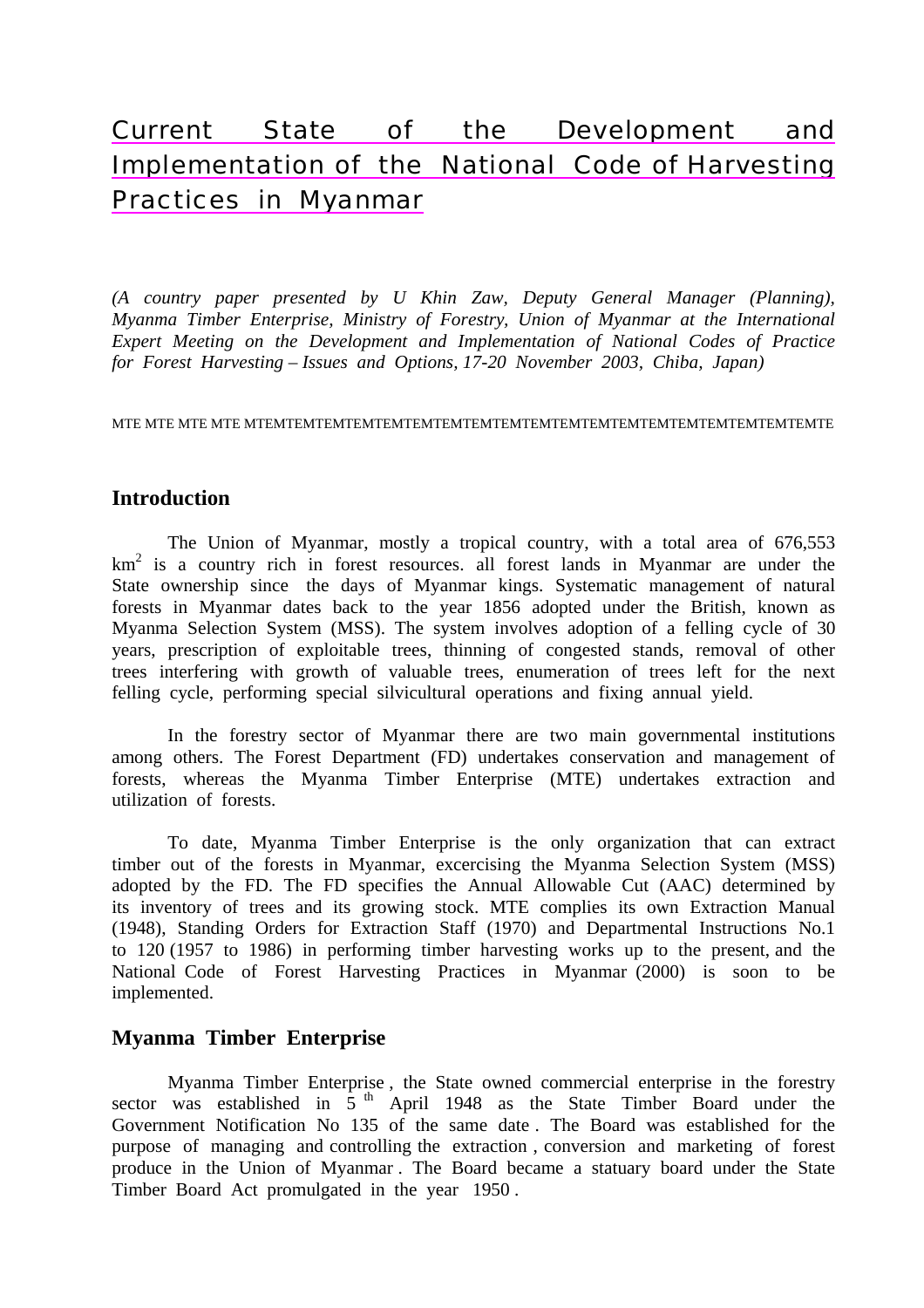The State Timber Board was empowered to undertake commercial exploitation of teakwood starting from extraction to processing and marketing in all forms. For non - teak hardwood , established private Myanmar timber businessmen were granted licenses to extract under contract . In milling and processing of hardwoods , local sawmillers were issued permits for operating on yearly basis . In 1963 , hardwood marketing was brought under state control and in 1964 , all private owned sawmills were nationalized under the socialist economic system . In 1974 , the State Timber Board was reorganized under the socialist economy and renamed Timber Corporation ( TC ) . The organization was enlarged under this system and direct control of the functions of the four major departments of TC viz . Extraction , Milling / Marketing , Engineering and Accounts were delegated to 14 States and Divisions . Milling and Marketing of teak and export business were retained by the headquarters in Yangon .

 In 1989 , with decentralisation and change to the market oriented economy , the name of the organization was changed to the Myanma Timber Entrerprise (MTE ) , and reformed to be compatible with the present market oriented economic policy .

MTE currently extracts about  $360,000 \text{ m}^3$  of teak and  $1,710,000 \text{ m}^3$  of other hardwood logs per year from Myanmar forests . Of these , some are exported in log form and some are processed into sawn timber and finished products. The major portion of teak sawn timber and teak finished products are exported , whereas hardwood timber products , mostly sawn timber are distributed locally for construction work and for use as railway sleepers .

 MTE is a major contributor to the national economy and yet it is conservative in its use of raw material available from the natural forests . The modest goal of the Enterprise is to obtain a turnover around kyats 3,600 million from domestic sales and approximately US \$ 200 million from annual export of wood and wood products. MTE does not intend to expand its upstream activities by increased extraction of logs from the forests , but to develop its downsteam wood based industries for more value added products to augment its earnings and contribute more to the national economy .

 MTE employs a combination of animal and mechanical power for timber extraction work . Animal skidding has proven to be the most economical and environmentally friendly method of extraction which precludes the construction of costly and easily eroded roads into the foreset or up steep , hilly terrains . Moreover , animal skidding prevents possible destruction of valuable unfelled trees . Stumping ( felling / logging ) and skidding are done mainly by elephants and in some flat areas water buffaloes are employed . MTE employs about 3,000 elephants, of which about 1,600 are MTE owned and the rest hired from private elephant owners on contract basis. All buffaloes , about 650 pairs per year used for dragging are hired . Extracted logs are transported to terminal depots in Yangon or sawmills in local areas by means of river floating in rafts or by barges ; or by rail or by trucks .

 When using mechanical power for logging , elephants assist to drag logs from stump to wider drag paths or clearings just outside the extracting area . Further hauling or skidding is done by skidders up to the measuring point or forest car base . Then loading is done by wheel loaders onto timber hauling trucks . Cable logging is used in some logging sites but the usage is not significant . Most of the forest roads are of seasonal nature as the terrain is muddy during rainy season thus the trucking roads in the forest can only be used in dry weather .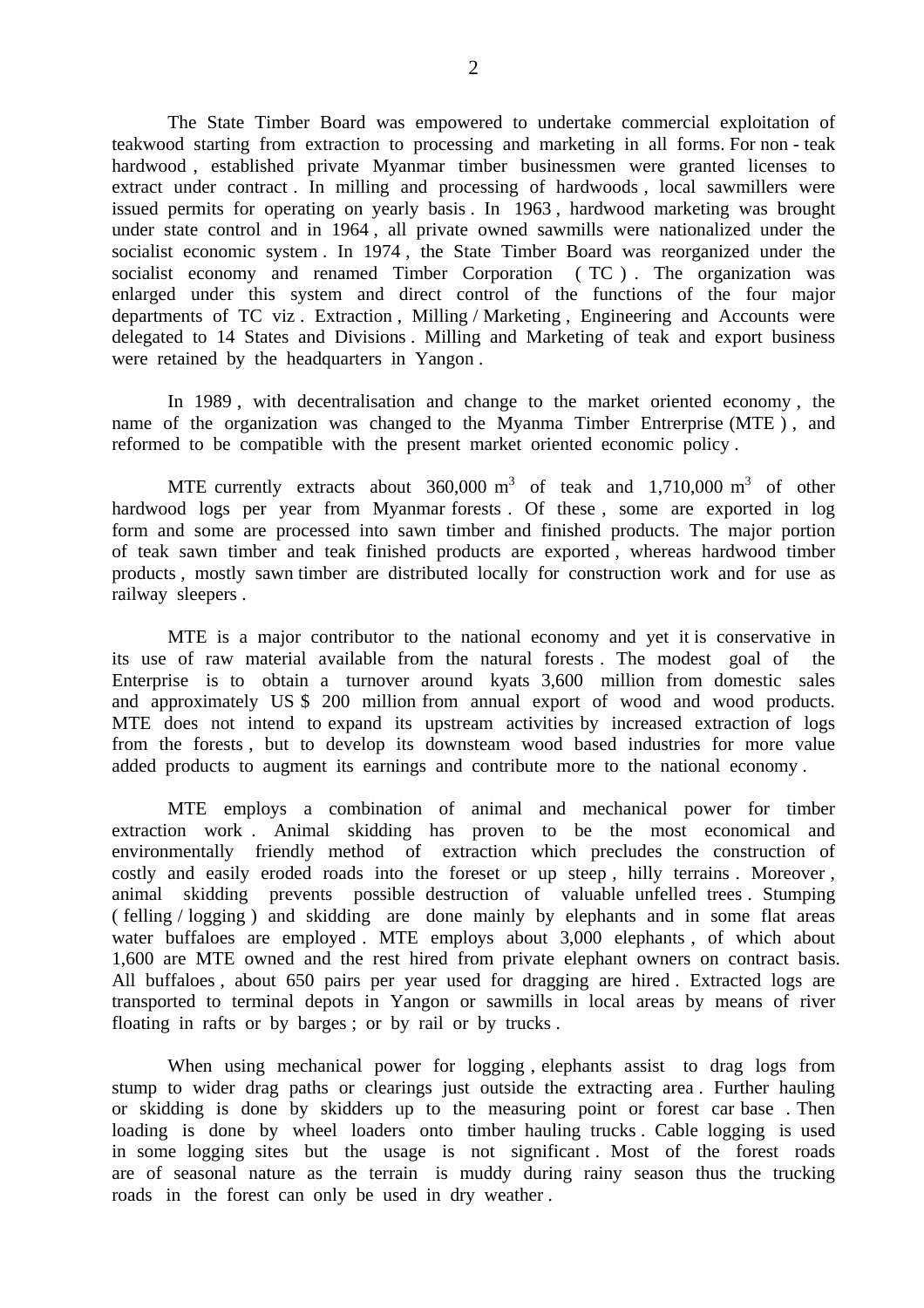Teak and hardwood logs are processed in sawmills and downstream industries of MTE for domestic as well as for export requirements . Most of the eighty three hardwood sawmills and three plywood factories are located in the districts and eight teak sawmills , two plywood factories , three furniture factories and three moulding factories are in Yangon .

#### **Existing Extraction Manuals and Departmental Instructions**

 MTE adheres to its own Extraction Manual, Standing Orders and Departmental Instructions which are still valid, in all its timber harvesting activities. Extraction Manual includes eight parts, namely : -

#### **1. Institutional :**

- (a) Gazetted officers
- (b) Duties and responsibilities of extraction officials
- (c) Confidential reports on staff and sub-ordinates
- (d) Regulations for sub-ordinate staff and clerks
- (e) General provisions

#### **2. Timber Extraction Methods :**

- (a) Extraction procedures
- (b) Controlled extraction compartments
- (c) Rafting programmes
- (d) Neap counting and statistics
- (e) Railing of hardwood logs

#### **3. Organisation and Departmental Instructions :**

- (a) General
- (b) Correspondence (Staff Duty)

#### **4. Elephants :**

- (a) Working elephants
- (b) Baggage elephants
- (c) Annual rewards to elephant riders
- (d) Mahauts of dead elephants
- (e) Theft or loss of elephant
- (f) Branding departmental elephants
- (g) Anti-anthrex vaccination of elephants
- (h) Training of calves at heel
- (i) Transporting elephants across large water bodies such as big rivers
- (j) Taking blood samples of elephants
- (k) Elephant stud books
- (l) Registration of elephants
- (m) Medical treatment of elephants
- (n) Medicines for elephants

#### **5. Communication and Buildings**

- (a) Transport vehicles
- (b) Buildings and household furniture
- (c) House rent
- (d) Standard specifications for forest buildings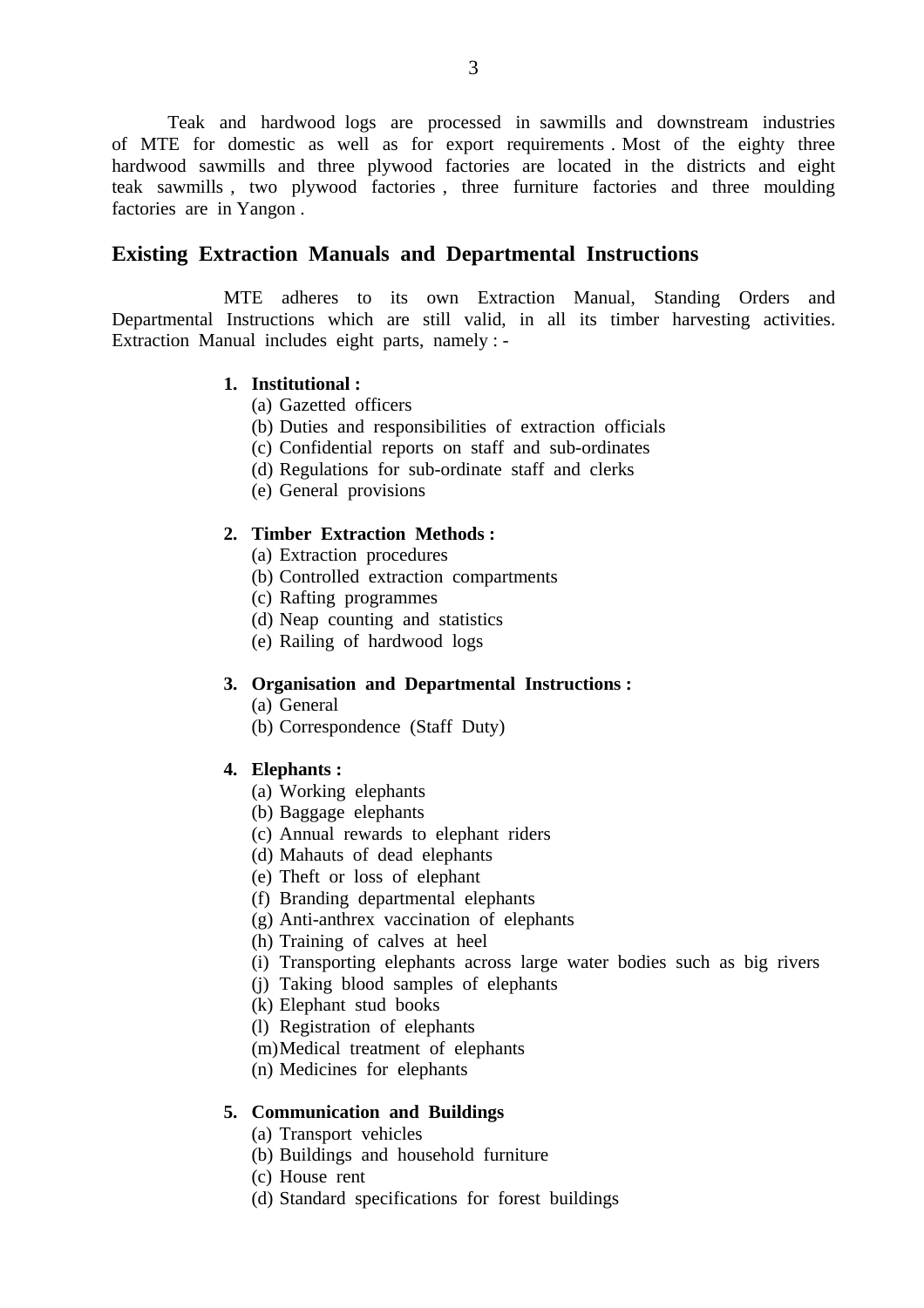#### **6. Reports and Returns**

- (a) District monthly reports
- (b) Annual reports
- (c) Annual returns and final accounts
- (d) Work diaries

#### **7. Accounting Procedures**

- (a) Departmental instructions on book keeping
- (b) Coding system of stores

### **8. Appendicies**

 The Standing Orders for Sub-ordinate Staff (SOS) includes twenty three chapters as below : -

- 1. General Provisions
- 2. Occupational principles and procedures
- 3. Work diaries
- 4. Pre-harvest plans
- 5. Felling commencement of teak trees and scaling
- 6. Extraction of logs
- 7. Measuring and costody of logs
- 8. Yeleiking (Facilitating smooth flow of dry teak logs in creeks), Aunging (Straightening of congested logs) and Neap-counting
- 9. Railing of logs
- 10. Rafting and management of main river depots
- 11. General timber extraction specifications
- 12. Issuance of departmental utensils and their maintenance
- 13. Extraction procedures of hardwood logs
- 14. Formation of elephant camps and classification of elephants according to load capacity
- 15. Inspection of elephants for health
- 16. Preparation and harnessing of elephants for work
- 17. Elephant logging procedures
- 18. Baggage elephant regulations
- 19. Spicifications on elephant camp construction and camping
- 20. Birth of elephants and initial training
- 21. Mechanical Logging
- 22. Duties and responsibilities of mechanical logging staff
- 23. Appendices

 The departmental Instructions, totalling 120 were circulated in the course of extraction management from 1957 to 1986. The following instructions which relates to the newly developed National Code of Harvesting Practices, are highlighted as below :

#### **Instruction No: Title**

| Focussing future yield                    |
|-------------------------------------------|
| Reporting death of departmental elephants |
| <b>Classification Hammers</b>             |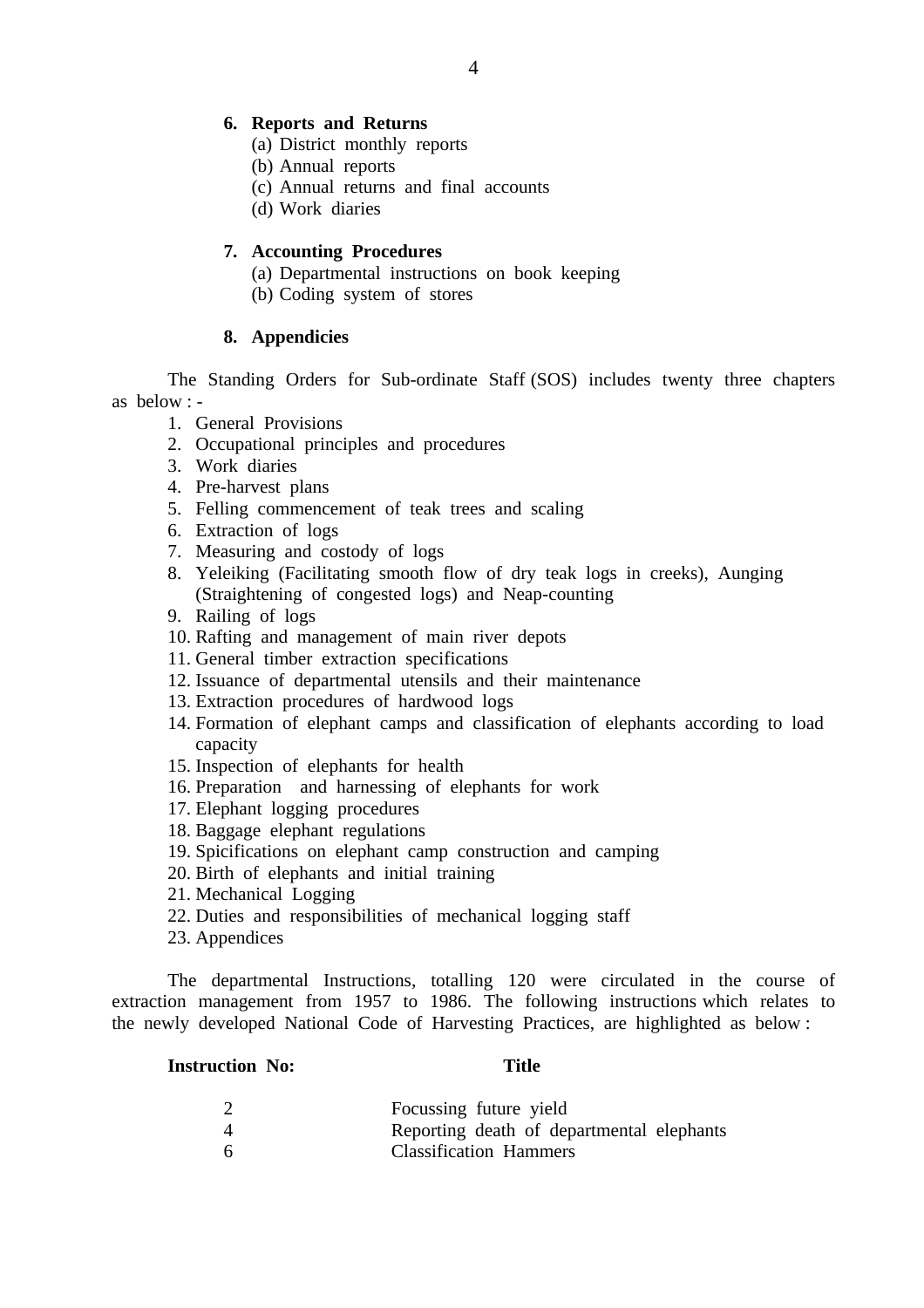| 8   | Training of calves (young elephants)                  |
|-----|-------------------------------------------------------|
| 10  | Inspection of extraction range officies               |
| 11  | Method of hammering marks on logs                     |
| 12  | Field inspection                                      |
| 13  | Monthly reports                                       |
| 18  | Classification of quality of teak logs                |
|     | (Star Classification)                                 |
| 23  | Personal marking hammers of officials and staff       |
| 29  | Diaries of extraction range officials                 |
| 32  | Undutiful officials                                   |
| 38  | Branding departmental elephants                       |
| 39  | Procedures on appointing extraction sub-contractors   |
|     | and registration of contractors                       |
| 45  | Acceptance and measuring of logs at measuring points  |
|     | and delivery points                                   |
| 46  | surprise checks along the rafting route               |
| 49  | River transport of logs to Yangon                     |
| 56  | Rules of teak scaling (Logging rules of teak logs)    |
| 57  | Balance of Girdling                                   |
| 60  | Un-regularized logs                                   |
| 62  | Forest works of range in-charges                      |
| 63  | Form(AA), annual extraction plan                      |
| 67  | fire protection of departmental logs                  |
| 68  | Contracting and forwarding of contracts               |
| 83  | Anti-anthrex vaccination                              |
| 87  | Hardwoods other than teak to be extracted by MTE      |
| 88  | Hardwood logs scaling                                 |
| 89  | Record book for timber floating streams               |
| 90  | Regulations on hardwood extraction                    |
| 94  | Departmental elephant work force                      |
| 103 | Rafting and floating                                  |
| 104 | Reporting, recording and write-off procedure for lost |
|     | and damaged logs                                      |
| 105 | Tour notes of MTE staff                               |
| 106 | Forest rayalty payment procedure                      |
| 108 | Principles of capturing wild elephants                |
| 111 | Setlling workman compensation                         |
| 113 | Annual confidential reports of individual staff       |
| 117 | Teak neap counting                                    |
| 118 | Inspection of divisional offices                      |
| 120 | Systematic management of elephant camps               |

## **National Code of Practice for Forest Harvesting**

 In line with the forest principles adopted at UNCED 1992 and other international obligations the new Myanmar Forest Policy was promulgated in 1995 and relevant regulations in forestry were either formulated anew or updated subsequently. UNCED 1992 made FAO to publish FAO Model Code of Practice for Forest Harvesting in 1996.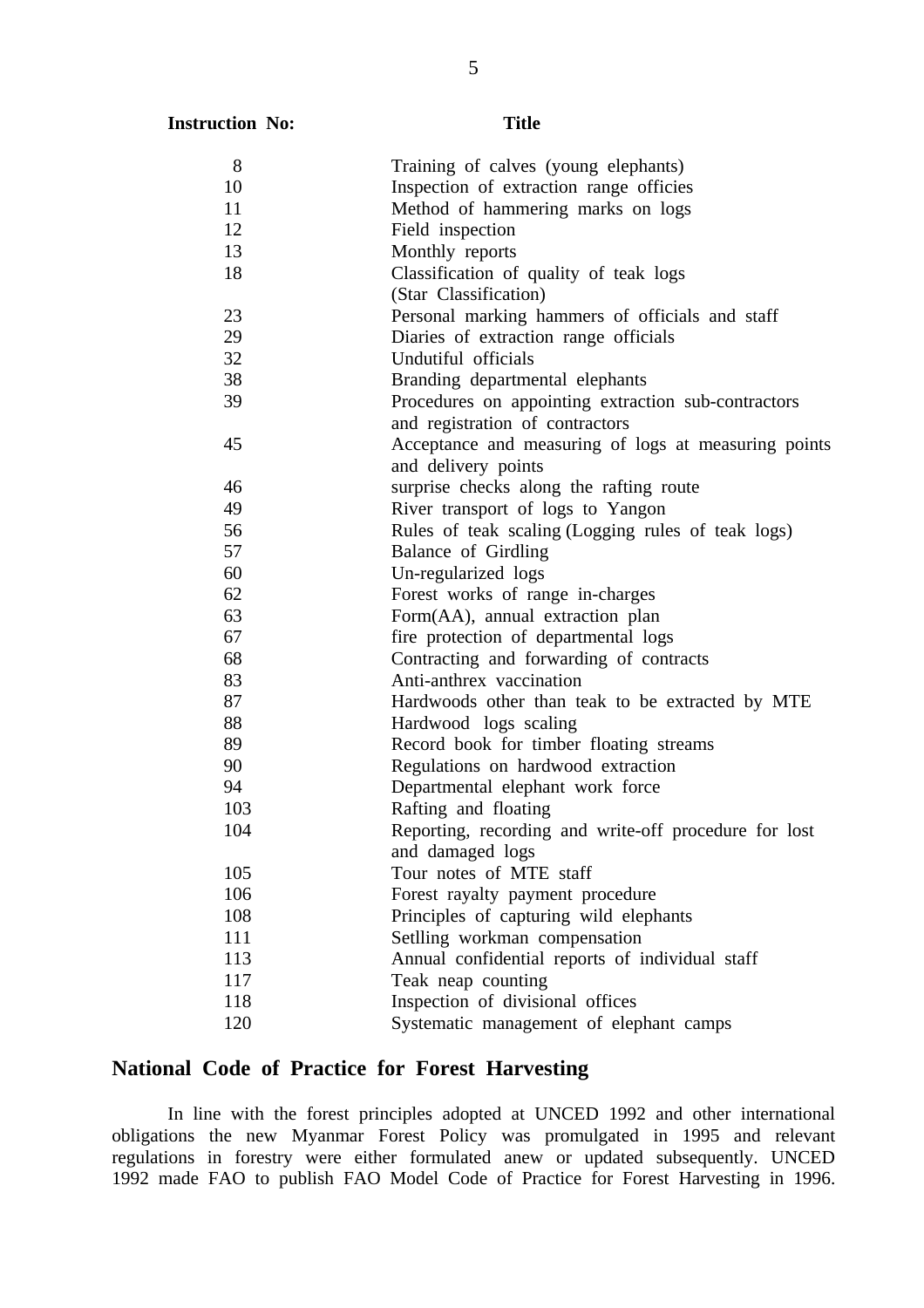Asia Pacific Forestry Commission (APFC) developed the Code of Practice for Forest Harvesting in Asia-Pacific in 1997-Myanmar has developed the National Code of Forest Harvesting Practices in the beginning of year 2000.

Newly developed National Code of Forest Harvesting Practices in Myanmar has the objectives to provide guidelines and prescriptions to all stakeholders so that the forest environment, particularly the remaining stands , forest soil and water are least disturbed during and after the course of forest harvesting, and to maximize economic returns from forests while maintaining the regenerative capacity and species diversity of forest, ensuring health and safety of forest workers and protecting culturally and biologically significant sites . The Code has the field level resource management image.

The Code's lay out opens with harvest planning strategy, setting planning levels, i.e. long-term, mid-term and yearly operational planning; staffing and training for planning; involvement of stakeholders such as FD and MTE personnel, sub-contractors, elephant owners, local communities, forest dependents and NGOs ; and consensus and commitment to plans which should be respected by all parties . Management zoning is well defined in the Code to demarcate protected areas, harvesting areas, buffer strips and water courses, and over-logged areas . Tree selection and marking within the bounds of annual allowable cut (AAC) prescribed for each management planning unit, buffer zone demarcation, planning of forest infrastructure including forest roads, water course crossings, log depots and landings, harvesting camps, skid tracts planning and felling direction planning are detailed under the chapter on pre-harvest planning . Engineering works such as road construction, curves and drainage, watercourse crossing, road maintenance and quarry management are elaborated in the specific chapter . The main chapter on harvesting operation gives guidelines on felling methods and cautions to be taken in felling , loading and unloading, log transportation, preliminary post harvest assessment by MTE, harvest completion and report submission, post harvest assessment jointly by FD and MTE and social welfare services to be equipment maintenance and servicing ; general hygiene standards of working environment ; safety measures for harvesting operational works for the mechanical and animal skidding , and fire protection. Possible future harvesting systems such as heli-logging and harvesting of trees from home gardens and other non-forest areas are informed in the last chapter of the Code .

 After the emergence of the Code in January 2000, MTE translated the Code with abridgement into Myanmar language in June the same year. Since then the Code became one of the essential subjects in the refresher training courses for MTE's extraction officials, especially the assistant managers and senior timber rangers, who are timber extraction range incharges. The Code has been briefed to more than 200 trainees of that category. Two special courses exclusively on the Code had also been given in the year 2000 to (63) assistant general managers and managers responsible for timber extraction agencies which are at the management unit level. The agency executives discussed quite a lot on the challenges in applying the Code in the field. Four batches of assistant director refresher course of FD totalling about 120 trainees had also been lectured on the Code by MTE at CFDTC using translated version of MTE.

 The Asia Pacific Forestry Commission (APFC) developed a regional strategy for implementing the code of practice for forest harvesting in Asia-Pacific. Regional Strategies could be adapted to be used in the implementation programme of national Code which was based on the Regional Code in Asia Pacific. APFC's overall goal of the regional strategy is to optimise the benifits offered by the region's natural production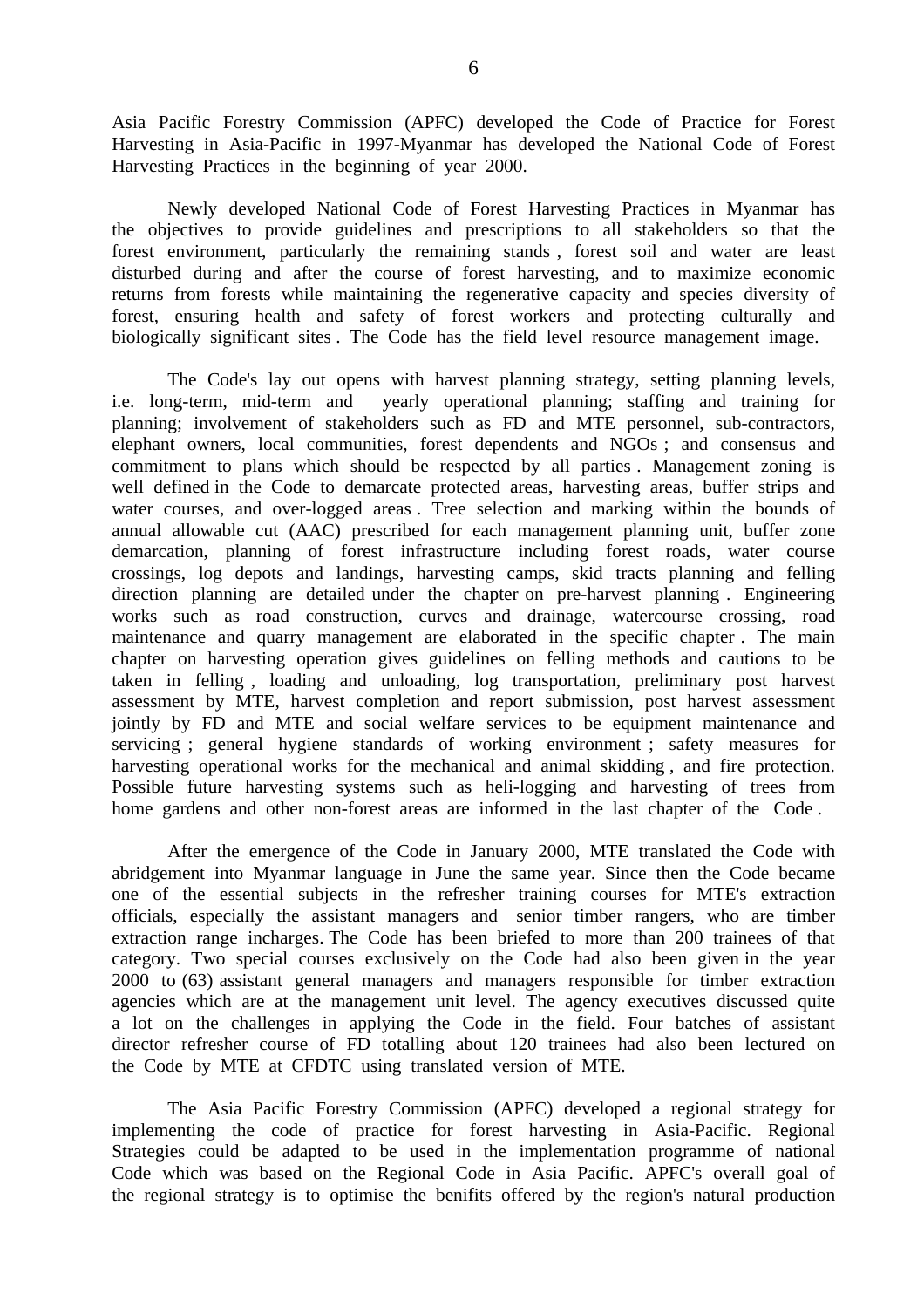forests and to contribute to the sustainable development and management of these forests for the continuing benefit of the communities of the region.

#### **Theory to Practice**

 Trainings so far in Myanmar on the Nation Code of Practice are on theoretic nature. Although timber extraction officials and staff of MTE are well acquainted with timber harvesting techniques and procedures according to the manuals and instructions mentioned above, the New Code is a challenge to them to implement practically. District level timber extraction agency executive trainees, 63 in number, discussed the possibilities of implementing the Code and submitted a review paper during the training course in August 2000. Their findings, based on their at least 25 – years experience in timber extraction works in Myanmar in accordance with MTE's Extraction Manuals and Departmental Instructions are briefed here as below: -

- *1. Code Chapter 3 Forest Harvesting Planning : Aims and objectives are nearest to present procedures. Planning levels are in conformity with national planning strategy. The code specifies detailed operational planning for each compartment which needs new maps with metric scale which are not available in Myanmar yet. Metric scale maps, specification of bridges, culverts and humes and environmental guidelilnes are draw backs with present MTE procedures. Harvest plans have to be initially well formulated by the FD according to te Code, which involve location of wet and dry areas, water course crossings, skid track network, tree location and felling direction, tuture yield trees. training facilities of FD and MTE should upgrade their curricula for trainees to cope with the skills needed for the implementation of the Code, e.g., computer application and programming, use of RS/GIS/GPS in support of land management planning and silvicultural treatment in conformity with MSS.*
- *2. Code Chapter 4- Management Zoing : New but a necessity for SFM. FD's thorough assessment and proper zoing of the area are prerequisites for the success of management zoing.*
- *3. Code Chapter 5- Pre-harvest Planning : objectives are fairly complete in line with SFM principles. Trees selection marking is FD's present standard procedure. Management zoning should be introduced in existing manuals and DIs. Most timber hauling roads in Myanmar are dry weather roads, therefore the Code's standards are fairly high. Skid tracks are practically more of elephant skid tracks which are less disturbed to environment. The Code's specification is more emphasised on mechanical logging which is underdeveloped in Myanmar. Guidelines or more detailed specification on roads and skid track (sperately for mechanical and elephant logging) should be developed. Road alignment planning and marking should be followed to the Code. Design and constructiion of watercourse crossings should be defined specifically in manuals and DIs according to the Code guidelines. Logs depots and landings are in practice as per the Code. Harvesting camp planning in the Code is as per existing manuals. felling direction and skid tracks specifications of the Code are similar to par 6, para 48 and 49 of existing extraction manual.*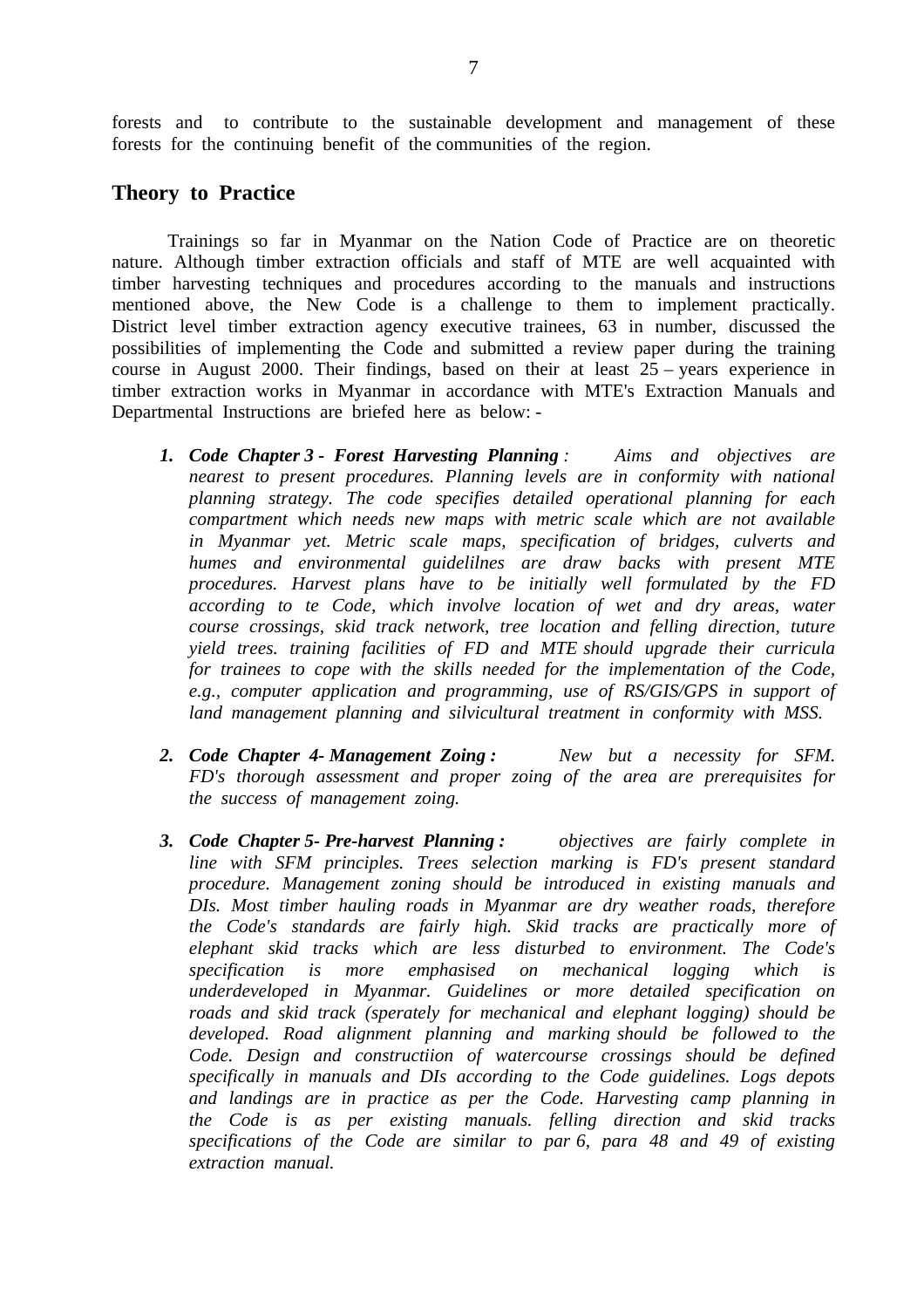- *4. Chapter 6- Engineering Works : Specifications of all weather roads and dry weather roads are well defined in the Code. Relevant manuals should be enriched with detailed specifications. As for skid tracks, conventional elephant skid tracks are conformed to the Code. Road drainage considerations should be up-graded to meet the Code expectation.*
- *5. Chapter 7- Harvesting Operations: Although most of the directives laid*  down in the Code are familiar with extraction personel of MTE through the *existing manuals and departmental instructions, the Code's specification should be comprehensively clarified to all levels of extraction staff and forest staff and respective duties to be performed should be concretely assigned to the individual ranks.*
- *6. Chapter 8 - Machineries, Equipment Maintenance and Servicing : Except for environmental considerations stipulated in the Code, the rest are as per existing manuals and instructions.*
- *7. Chapter 9- General Hygiene Standards of Working Environment : the Code is more specific than existing manuals and instructions and should be adhered to the Code.*
- *8. Chapter 10 Safety Measures : Code's specifications are more elaborate. Licensing of chainsaws and machineries are not in practice but the operators have to undergo trainings at MTE's training centres and pass the competency tests for eligibility. Safety measures for elephant staff are well defined in the existing manuals and instructions.*
- *9. Chapter 11- Fire Protection Measures : Fire protection of logs are well defined in existing manuals, standing orders and instructions. The Code's speculation on public participation is the point to the realized.*
- *10. Chapter 12 Monitoring and Evaluation : This section is comprehensive and necessary for SFM achievement. Existing manuals and instructions should be enriched with detailed procedures pertaining to this section.*
- *11. Chapter 13- Possible Future Harvesting Systems and Other Matters : Harvesting from plantations may become future propects. With existing system of harvesting using elephants can only extract about 650000 hoppus tons of logs annualty. According to National Forest Master Plan (30 years) MTE has to extract 1.45 million hoppus tons of logs in future, which indicates to reinforce with mechanical logging. Therefore reinforcement of loggging machinery, trainings for mechanical logging and development of new instructions and guidelines for mechanical logging pertaining to the Code would be necessary.*

 Implementation of the Code necessitates establishment of demonstration areas or compartments and a set of guidelines for Code's each chapter. Fortunately, the Regional Project on Assistance for the Implementation of the Model Forest Approach for Sustainable Forest Management in the asia Pacific Region (GCP/RAS/177/JPN) provided a consultancy expert, Mr. Clynton Howard Wells (Australian) with the mission to work with officers of the Model Forest Natiional Project and MTE to :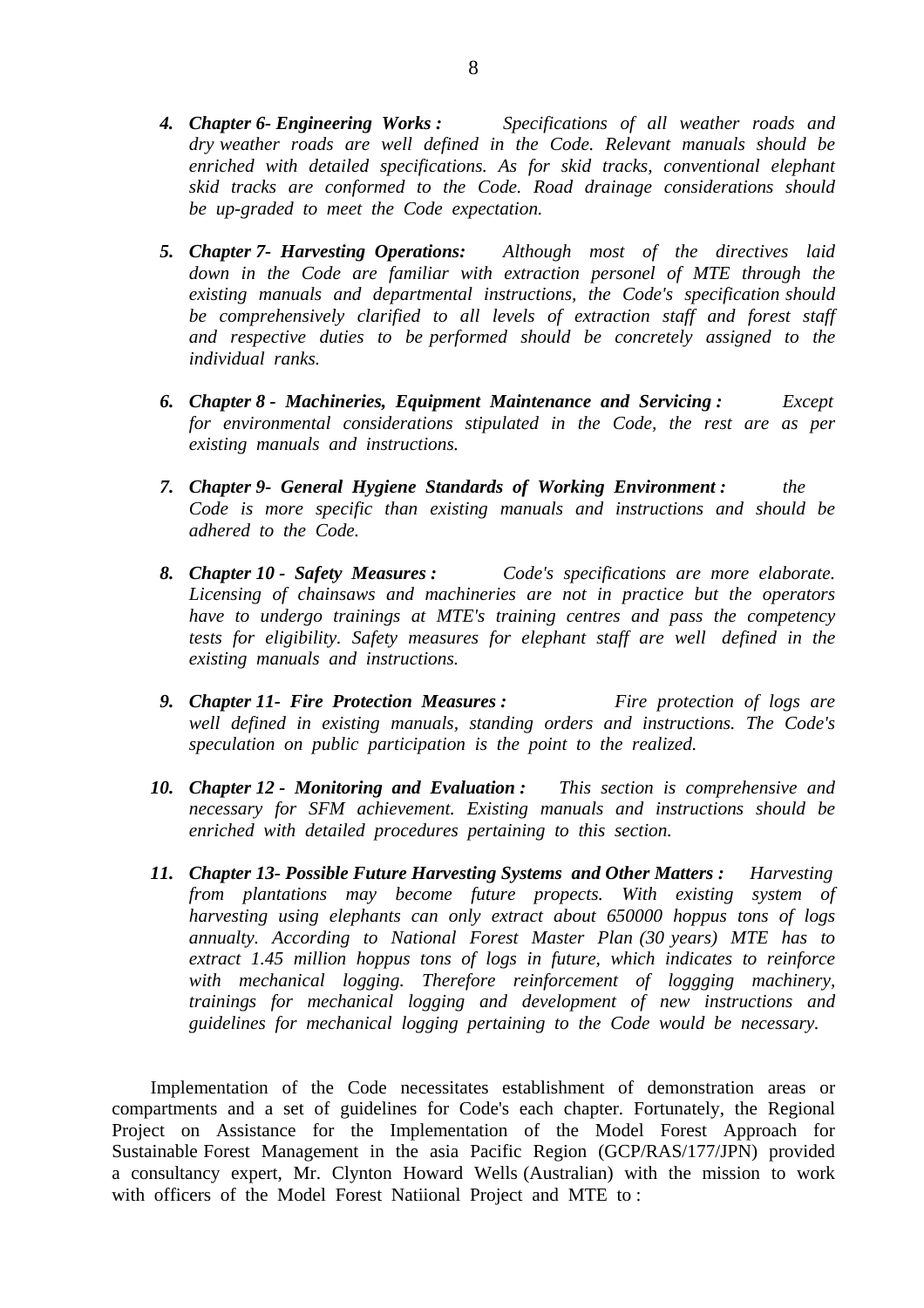- \* Discuss and inspect the current haresting planning and logging practices.
- \* Inspect the pilot area and assess needs for the Code Implementation.
- \* Propose guidelines for pilot introduction.
- \* Provide a workshop/ training on introduction.
- \* Provide a report of the visit and recommendations for follow up.

 Mr. Wells, together with CTA Mr. Tang Hong Tat of Regional Model Forest Project met FD and MTE senior officials on 15 October, 2001 and explained his suggested approach of his mission. MTE selected compartments 16 and 17 of Mid-Nawin Reserved Forest, Bago West Forest Division in Paukkhaung Model Forest area as study areas for inspection of current harvesting planning and logging practices and for assessment of needs for Code implementation.

 Mr . Wells, Khin Zaw (presenter of this paper) and Associate Professor Kyaw Tun, national project-manager of PKMF went to Pyay on 16 October 2001 and met with divisional officials of FD and MTE. On the next day meeting Mr. Wells discussed with FD and MTE officials at Deputy General Manager's office of MTE's Bago West Division using his prepared Code check. District (management unit) and township level officials of FD and MTE attended the meeting enthusiastically.

 In the evening the group went up to a camp called Paw Lan Gyi, some 45 miles east of Pyay by cars. The next morning Mr Wells, Assistant General Manager U Han Soe of MTE who is Pyay district timber extraction head, Professor Kyaw Tun and I, together with some assistant managers of MTE and Staff officers of FD went up to the top ridges of Bago Yoma (Range), some 12 miles east of Paw Lan Gyi where the compartments for assessment and demonstration of current harvesting practices are selected. Mr Wells studied the timber harvesting activities in the compartments and 17 of Mid-Nawin reserved forest and discussed the Code's applicability and necessities for the improvement of the Code. Mr Wells prepared the preliminary report on his consultation and Myanmar Code check in a following few days.

 A demonstration workshop on approaches for implementation of Code of Forest Harvesting Practices in Myanmar was conducted at MTE's West Bago Divisional office on 24 October 2001, followed by a field trip next day to Mid-Nawin compartments 16 and 17 on Bago Yoma Range. The short workshop was attended by 28 participants consisted of two deputy general managers and two assistant general managers of MTE, two deputy directors of FD, assistant managers, staff officers, senior timber rangers and forest rangers of FD and MTE.

At the end of the workshop it was concluded that : -

- 1. Myanmar is an advanced country exercising towards sustainable forest management (SAF) if compared to some South Pacific island countries that the implementation of the Code will find very little obstacles.
- 2. Institutional establishment is sound in Myanmar Forestry sector.
- 3. Both FD and MTE staff are well trained and well qualified in forestry works.
- 4. Cooperation between FD and MTE is very positive and have common goal for sustainable development in forestry.
- 5. The Ministry has established the essential policy framework on which sustainable forest management can be progressively built.
- 6. Current practices are well documented and generally sound.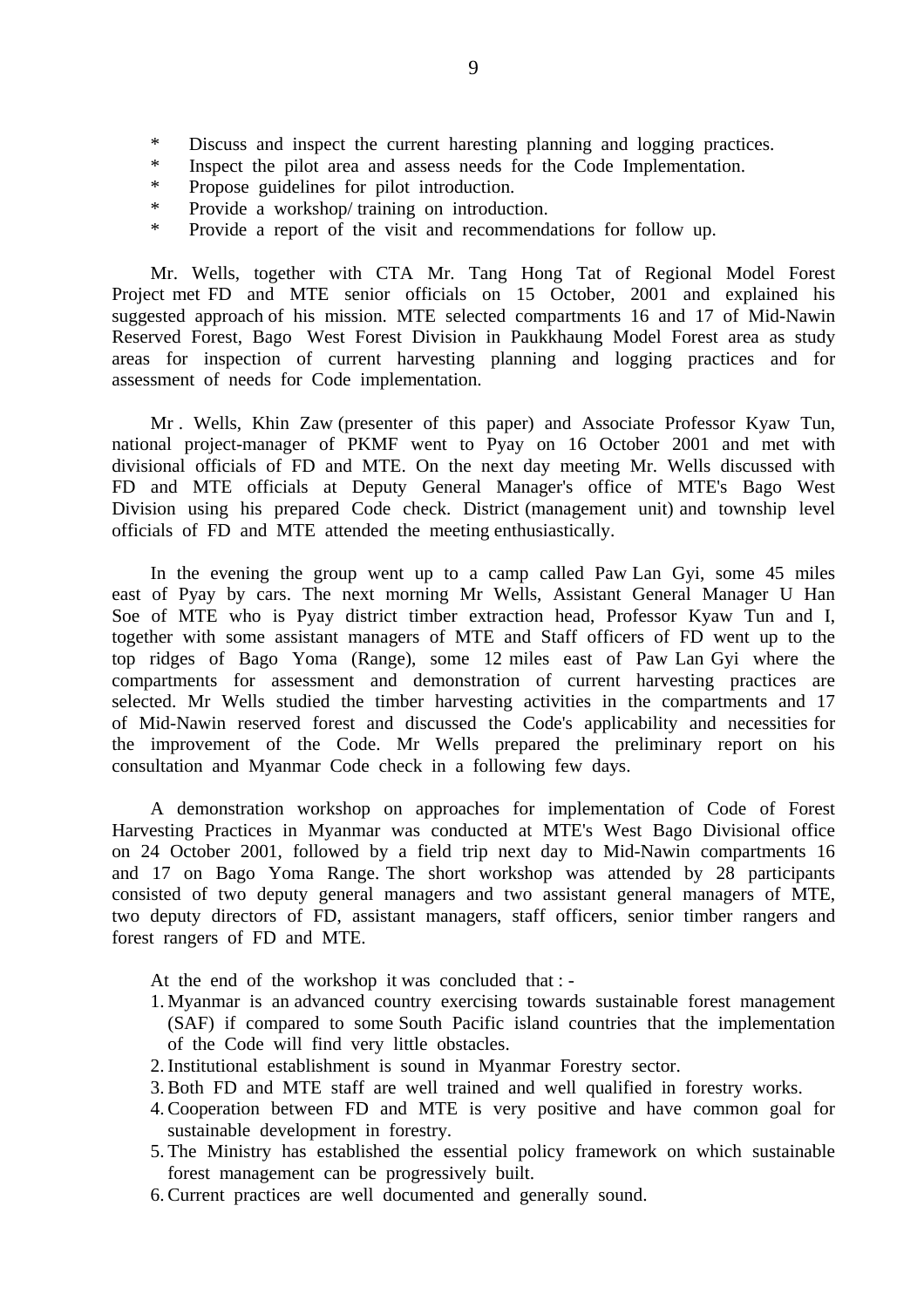- 7. The use of elephants provides a somewhat unique opportunity to demonstrate very low impact.
- 8. The initial Code is a basically sound document that only requires some upgrading to meet usual international standards and procedures.
- 9. Government endorsement would require to strongly authorise the Code.
- 10. MTE is under pressure to deliver a set annual volume of logs and this pressure should not be at the cost of sound sustainable forest development .
- 11. Roading, while good in alignment, grade and width, requires effective drainage to avoid road wash out and soil erosion. If the road is well planned and structured, repair costs of following years can be reduced and trucking can be economical and effective.
- 12. Safety is an international expectation which should be progressively addressed.
- 13. Myanmar timber harvesting practices are closed to RIL standards. It would be desirable to present a Myanmar version of RIL guidelines.
- 14. Effective monitoring systems are import to demonstrate ownself and to others that prescribed practices are applied and achieve the stated outcomes.

 MTE is planning to nominate at least one model timber extraction agency under each State or Divisional offices, altogether 14 in number to demonstrate pilot implementation of the Code and to test  $\overline{C} \&$  I's standard of performance.

 The technical consultant Mr. Clynton Howard Wells prepared the proposed revision of the Code, example procedures for the proposed revised code and Code guides for elephant logging and mechanical logging in Myanmar, which are the invaluable documents for implementing the RIL oriented National Code. These were explained in detail by Mr. Clynton Wells, U Khin Zaw and Professor Kyaw Htun at the National Synthesis Workshop on Pauk Khaung Model Forest under Regional Model Forest Project (GCP / RAS / 177 / JPN ) in Yangon on January 17, 2003. These documents are essential for pilot field application and fine tuning of the Code.

#### **GCP / RAS / 179 / JPN : Enhancing Sustainable Forest Harvesting in Asia**

 In June 2002, Regional FAO ( AP ) sent Dr. Antonio Manila to Myanmar to assess possible requirement for assistance that might be provided by FAO in terms of technical matters, refining of the present National Code for Forest Harvesting Practices, or other topics that would be useful to Myanmar in the context of RIL implementation. The Myanma Timber Enterprise discussed in detail with Dr. Manila and explained the following topics:

- 1. The Status of RIL implementation based on the existing National Code of Forest Harvesting Practices in Myanmar
- 2. Proposed refinements to the National Code
- 3. Training needs
- 4. Preferences and suggestions regarding workshops, training courses, exchange visits and study tours
- 5. Strategies to encourage public and political support for RIL implementation

 Dr. Manila's visit was followed by Mr. Patrick Dugan's visit in August 2002. Discussions with Mr. Dugan, based on Dr. Manila's report led to the consideration of FAOR to launch a Regional Project in Support of Sustainable Forest Harvesting in Asia. The concept paper of the proposed project was responded by the MTE through the